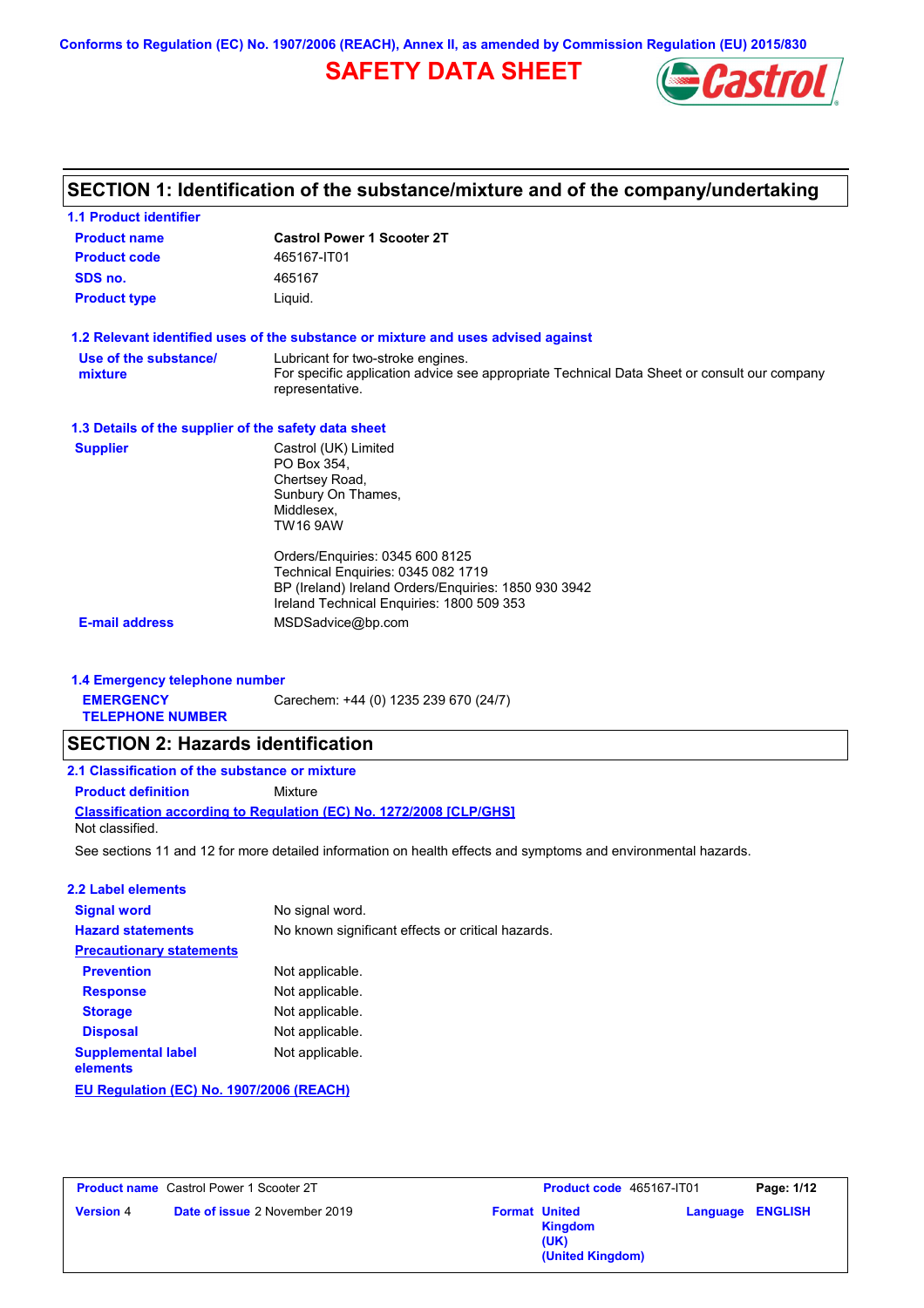## **SECTION 2: Hazards identification**

| <b>Annex XVII - Restrictions</b><br>on the manufacture.<br>placing on the market<br>and use of certain<br>dangerous substances,<br>mixtures and articles | Not applicable.                                                                                                                                                                                                                            |
|----------------------------------------------------------------------------------------------------------------------------------------------------------|--------------------------------------------------------------------------------------------------------------------------------------------------------------------------------------------------------------------------------------------|
| <b>Special packaging requirements</b><br><b>Containers to be fitted</b><br>with child-resistant<br>fastenings                                            | Not applicable.                                                                                                                                                                                                                            |
| <b>Tactile warning of danger</b>                                                                                                                         | Not applicable.                                                                                                                                                                                                                            |
| 2.3 Other hazards                                                                                                                                        |                                                                                                                                                                                                                                            |
| <b>Results of PBT and vPvB</b><br>assessment                                                                                                             | Product does not meet the criteria for PBT or vPvB according to Regulation (EC) No. 1907/2006,<br>Annex XIII.                                                                                                                              |
| <b>Product meets the criteria</b><br>for PBT or vPvB according<br>to Regulation (EC) No.<br>1907/2006, Annex XIII                                        | This mixture does not contain any substances that are assessed to be a PBT or a vPvB.                                                                                                                                                      |
| Other hazards which do<br>not result in classification                                                                                                   | Defatting to the skin.<br>NOTE: Product diluted with petrol must be handled with the same precautions used for petrol.<br>Before mixing, the Safety Data Sheet for petrol should be consulted for any precautionary<br>measures necessary. |

### **SECTION 3: Composition/information on ingredients**

#### **3.2 Mixtures**

**Mixture Product definition**

Highly refined base oil (IP 346 DMSO extract < 3%). Proprietary performance additives.

| <b>Product/ingredient</b><br>name                                       | <b>Identifiers</b>                                                                   | $\frac{9}{6}$ | <b>Regulation (EC) No.</b><br>1272/2008 [CLP]                                    | <b>Type</b> |
|-------------------------------------------------------------------------|--------------------------------------------------------------------------------------|---------------|----------------------------------------------------------------------------------|-------------|
| Distillates (petroleum), hydrotreated<br>light naphthenic               | REACH #: 01-2119480375-34<br>EC: 265-156-6<br>CAS: 64742-53-6<br>Index: 649-466-00-2 | ≥50 - ≤75     | Asp. Tox. 1, H304                                                                | $[1]$       |
| Alcohols, C12-15- branched and linear,<br>propoxylated                  | EC: -<br>$CAS: -$                                                                    | ≤10           | Aquatic Chronic 4, H413                                                          | $[1]$       |
| Phenol, (dimethylamino)methyl-<br>polyisobutylene derivs.               | Polymer.                                                                             | $\leq$ 3      | Aquatic Chronic 3, H412                                                          | $[1]$       |
| Hydrocarbons, C10-C13, n-alkanes,<br>isoalkanes, cyclics, <2% aromatics | REACH #: 01-2119457273-39<br>EC:<br>$CAS: -$<br>Index: 649-327-00-6                  | ึ ≤1          | Asp. Tox. 1, H304<br><b>EUH066</b>                                               | $[1]$       |
| Hydrocarbons, C10, aromatics, >1%<br>naphthalene                        | REACH #: 01-2119463588-24 <1<br>$EC: -$<br>$CAS: -$<br>Index: 649-424-00-3           |               | STOT SE 3, H336<br>Asp. Tox. 1, H304<br>Aquatic Chronic 2, H411<br><b>EUH066</b> | $[1]$       |

**See Section 16 for the full text of the H statements declared above.**

#### **Type**

[1] Substance classified with a health or environmental hazard

[2] Substance with a workplace exposure limit

[3] Substance meets the criteria for PBT according to Regulation (EC) No. 1907/2006, Annex XIII

[4] Substance meets the criteria for vPvB according to Regulation (EC) No. 1907/2006, Annex XIII

[5] Substance of equivalent concern

[6] Additional disclosure due to company policy

Occupational exposure limits, if available, are listed in Section 8.

|                  | <b>Product name</b> Castrol Power 1 Scooter 2T | <b>Product code</b> 465167-IT01                                    |                         | Page: 2/12 |
|------------------|------------------------------------------------|--------------------------------------------------------------------|-------------------------|------------|
| <b>Version 4</b> | <b>Date of issue 2 November 2019</b>           | <b>Format United</b><br><b>Kingdom</b><br>(UK)<br>(United Kingdom) | <b>Language ENGLISH</b> |            |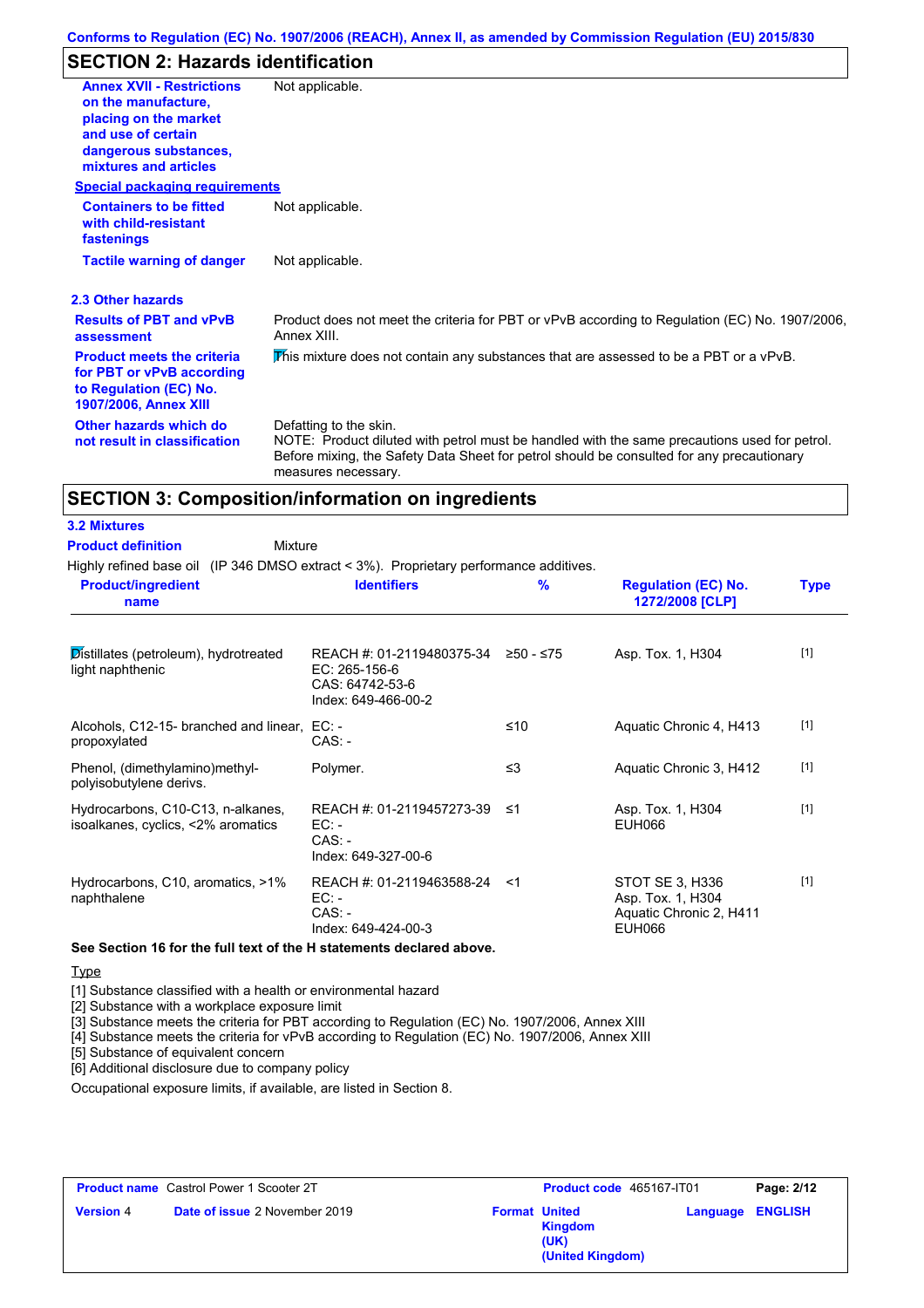### **SECTION 4: First aid measures**

#### Do not induce vomiting unless directed to do so by medical personnel. Get medical attention if symptoms occur. In case of contact, immediately flush eyes with plenty of water for at least 15 minutes. Eyelids should be held away from the eyeball to ensure thorough rinsing. Check for and remove any contact lenses. Get medical attention. **4.1 Description of first aid measures** If inhaled, remove to fresh air. Get medical attention if symptoms occur. **Ingestion Inhalation Eye contact Protection of first-aiders** No action shall be taken involving any personal risk or without suitable training. **Skin contact** Wash skin thoroughly with soap and water or use recognised skin cleanser. Remove contaminated clothing and shoes. Wash clothing before reuse. Clean shoes thoroughly before reuse. Get medical attention if irritation develops.

#### **4.2 Most important symptoms and effects, both acute and delayed**

See Section 11 for more detailed information on health effects and symptoms.

### **Potential acute health effects**

| <b>Inhalation</b>   | Vapour inhalation under ambient conditions is not normally a problem due to low vapour                            |
|---------------------|-------------------------------------------------------------------------------------------------------------------|
|                     | pressure.                                                                                                         |
| <b>Ingestion</b>    | No known significant effects or critical hazards.                                                                 |
| <b>Skin contact</b> | Defatting to the skin. May cause skin dryness and irritation.                                                     |
| Eye contact         | No known significant effects or critical hazards.                                                                 |
|                     | Delayed and immediate effects as well as chronic effects from short and long-term exposure                        |
| <b>Inhalation</b>   | Overexposure to the inhalation of airborne droplets or aerosols may cause irritation of the<br>respiratory tract. |
| <b>Ingestion</b>    | Ingestion of large quantities may cause nausea and diarrhoea.                                                     |
| <b>Skin contact</b> | Prolonged or repeated contact can defat the skin and lead to irritation and/or dermatitis.                        |
| Eye contact         | Potential risk of transient stinging or redness if accidental eye contact occurs.                                 |

#### **4.3 Indication of any immediate medical attention and special treatment needed**

**Notes to physician** Treatment should in general be symptomatic and directed to relieving any effects.

### **SECTION 5: Firefighting measures**

| 5.1 Extinguishing media                                                                                                                                  |                                                                                                                                                                                                                                                                                                                                                                   |
|----------------------------------------------------------------------------------------------------------------------------------------------------------|-------------------------------------------------------------------------------------------------------------------------------------------------------------------------------------------------------------------------------------------------------------------------------------------------------------------------------------------------------------------|
| <b>Suitable extinguishing</b><br>media                                                                                                                   | In case of fire, use water fog, alcohol resistant foam, dry chemical or carbon dioxide<br>extinguisher or spray.                                                                                                                                                                                                                                                  |
| <b>Unsuitable extinguishing</b><br>media                                                                                                                 | Do not use water jet. The use of a water jet may cause the fire to spread by splashing the<br>burning product.                                                                                                                                                                                                                                                    |
| 5.2 Special hazards arising from the substance or mixture                                                                                                |                                                                                                                                                                                                                                                                                                                                                                   |
| <b>Hazards from the</b><br>substance or mixture                                                                                                          | In a fire or if heated, a pressure increase will occur and the container may burst.                                                                                                                                                                                                                                                                               |
| <b>Hazardous combustion</b><br>Combustion products may include the following:<br>carbon oxides $(CO, CO2)$ (carbon monoxide, carbon dioxide)<br>products |                                                                                                                                                                                                                                                                                                                                                                   |
| 5.3 Advice for firefighters                                                                                                                              |                                                                                                                                                                                                                                                                                                                                                                   |
| <b>Special precautions for</b><br>fire-fighters                                                                                                          | No action shall be taken involving any personal risk or without suitable training. Promptly<br>isolate the scene by removing all persons from the vicinity of the incident if there is a fire.                                                                                                                                                                    |
| <b>Special protective</b><br>equipment for fire-fighters                                                                                                 | Fire-fighters should wear appropriate protective equipment and self-contained breathing<br>apparatus (SCBA) with a full face-piece operated in positive pressure mode. Clothing for fire-<br>fighters (including helmets, protective boots and gloves) conforming to European standard EN<br>469 will provide a basic level of protection for chemical incidents. |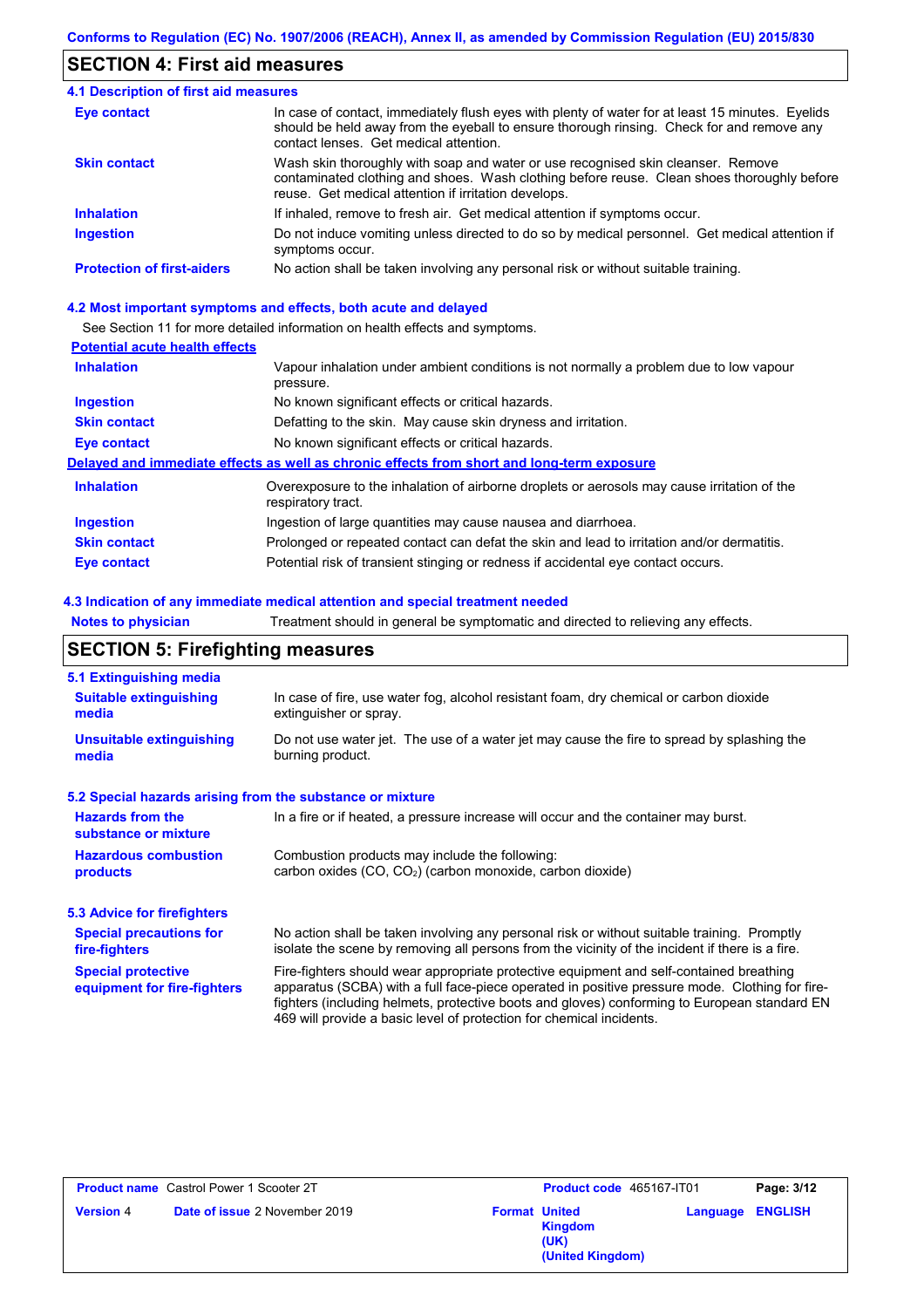### **SECTION 6: Accidental release measures**

|                                                          | 6.1 Personal precautions, protective equipment and emergency procedures                                                                                                                                                                                                                                                                                                                        |
|----------------------------------------------------------|------------------------------------------------------------------------------------------------------------------------------------------------------------------------------------------------------------------------------------------------------------------------------------------------------------------------------------------------------------------------------------------------|
| For non-emergency<br>personnel                           | No action shall be taken involving any personal risk or without suitable training. Evacuate<br>surrounding areas. Keep unnecessary and unprotected personnel from entering. Do not touch<br>or walk through spilt material. Floors may be slippery; use care to avoid falling. Put on<br>appropriate personal protective equipment.                                                            |
| For emergency responders                                 | If specialised clothing is required to deal with the spillage, take note of any information in<br>Section 8 on suitable and unsuitable materials. See also the information in "For non-<br>emergency personnel".                                                                                                                                                                               |
| <b>6.2 Environmental</b><br>precautions                  | Avoid dispersal of spilt material and runoff and contact with soil, waterways, drains and sewers.<br>Inform the relevant authorities if the product has caused environmental pollution (sewers,<br>waterways, soil or air).                                                                                                                                                                    |
| 6.3 Methods and material for containment and cleaning up |                                                                                                                                                                                                                                                                                                                                                                                                |
| <b>Small spill</b>                                       | Stop leak if without risk. Move containers from spill area. Absorb with an inert material and<br>place in an appropriate waste disposal container. Dispose of via a licensed waste disposal<br>contractor.                                                                                                                                                                                     |
| <b>Large spill</b>                                       | Stop leak if without risk. Move containers from spill area. Prevent entry into sewers, water<br>courses, basements or confined areas. Contain and collect spillage with non-combustible,<br>absorbent material e.g. sand, earth, vermiculite or diatomaceous earth and place in container<br>for disposal according to local regulations. Dispose of via a licensed waste disposal contractor. |
| 6.4 Reference to other<br><b>sections</b>                | See Section 1 for emergency contact information.<br>See Section 5 for firefighting measures.<br>See Section 8 for information on appropriate personal protective equipment.<br>See Section 12 for environmental precautions.<br>See Section 13 for additional waste treatment information.                                                                                                     |

### **SECTION 7: Handling and storage**

### **7.1 Precautions for safe handling**

| <b>Protective measures</b>                                                           | Put on appropriate personal protective equipment. NOTE: Product diluted with petrol must be<br>handled with the same precautions used for petrol. Before mixing, the Safety Data Sheet for<br>petrol should be consulted for any precautionary measures necessary.                                                                                                                                                                                                                       |  |
|--------------------------------------------------------------------------------------|------------------------------------------------------------------------------------------------------------------------------------------------------------------------------------------------------------------------------------------------------------------------------------------------------------------------------------------------------------------------------------------------------------------------------------------------------------------------------------------|--|
| <b>Advice on general</b><br>occupational hygiene                                     | Eating, drinking and smoking should be prohibited in areas where this material is handled.<br>stored and processed. Wash thoroughly after handling. Remove contaminated clothing and<br>protective equipment before entering eating areas. See also Section 8 for additional<br>information on hygiene measures.                                                                                                                                                                         |  |
| <b>7.2 Conditions for safe</b><br>storage, including any<br><i>incompatibilities</i> | Store in accordance with local regulations. Store in a dry, cool and well-ventilated area, away<br>from incompatible materials (see Section 10). Keep away from heat and direct sunlight. Keep<br>container tightly closed and sealed until ready for use. Containers that have been opened must<br>be carefully resealed and kept upright to prevent leakage. Store and use only in equipment/<br>containers designed for use with this product. Do not store in unlabelled containers. |  |
| <b>Not suitable</b>                                                                  | Prolonged exposure to elevated temperature.                                                                                                                                                                                                                                                                                                                                                                                                                                              |  |
| 7.3 Specific end use(s)                                                              |                                                                                                                                                                                                                                                                                                                                                                                                                                                                                          |  |
| <b>Recommendations</b>                                                               | See section 1.2 and Exposure scenarios in annex, if applicable.                                                                                                                                                                                                                                                                                                                                                                                                                          |  |
| <b>SECTION 8: Exposure controls/personal protection</b>                              |                                                                                                                                                                                                                                                                                                                                                                                                                                                                                          |  |

#### **8.1 Control parameters**

#### **Occupational exposure limits**

**Product/ingredient name Exposure limit values**

No exposure limit value known.

Whilst specific OELs for certain components may be shown in this section, other components may be present in any mist, vapour or dust produced. Therefore, the specific OELs may not be applicable to the product as a whole and are provided for guidance only.

| <b>Product name</b> Castrol Power 1 Scooter 2T           |                      | Product code 465167-IT01                   |                         | Page: 4/12 |
|----------------------------------------------------------|----------------------|--------------------------------------------|-------------------------|------------|
| <b>Version</b> 4<br><b>Date of issue 2 November 2019</b> | <b>Format United</b> | <b>Kingdom</b><br>(UK)<br>(United Kingdom) | <b>Language ENGLISH</b> |            |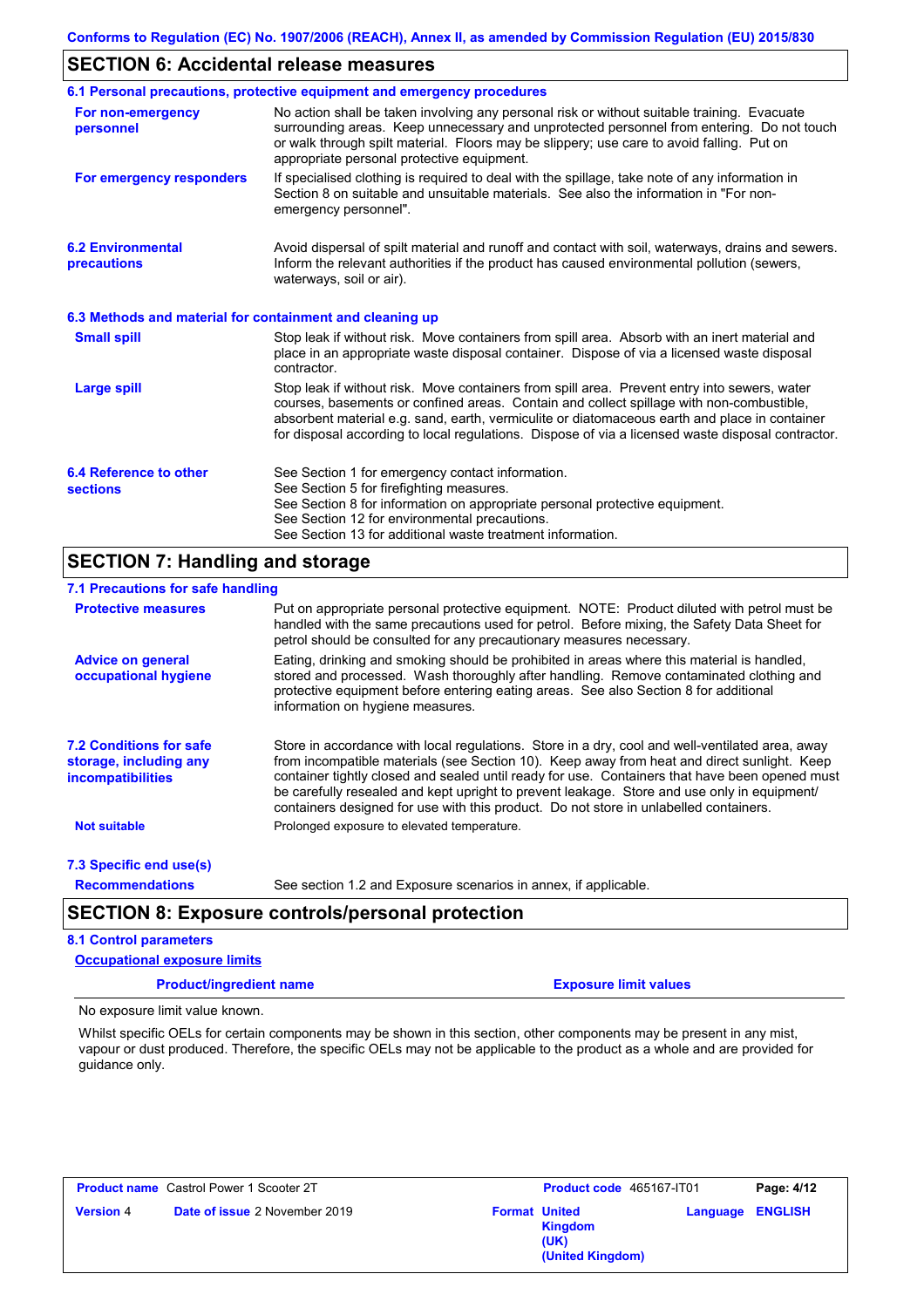# **SECTION 8: Exposure controls/personal protection**

| <b>Recommended monitoring</b><br>procedures                 | If this product contains ingredients with exposure limits, personal, workplace atmosphere or<br>biological monitoring may be required to determine the effectiveness of the ventilation or other<br>control measures and/or the necessity to use respiratory protective equipment. Reference<br>should be made to monitoring standards, such as the following: European Standard EN 689<br>(Workplace atmospheres - Guidance for the assessment of exposure by inhalation to chemical<br>agents for comparison with limit values and measurement strategy) European Standard EN<br>14042 (Workplace atmospheres - Guide for the application and use of procedures for the<br>assessment of exposure to chemical and biological agents) European Standard EN 482<br>(Workplace atmospheres - General requirements for the performance of procedures for the<br>measurement of chemical agents) Reference to national guidance documents for methods for<br>the determination of hazardous substances will also be required. |
|-------------------------------------------------------------|----------------------------------------------------------------------------------------------------------------------------------------------------------------------------------------------------------------------------------------------------------------------------------------------------------------------------------------------------------------------------------------------------------------------------------------------------------------------------------------------------------------------------------------------------------------------------------------------------------------------------------------------------------------------------------------------------------------------------------------------------------------------------------------------------------------------------------------------------------------------------------------------------------------------------------------------------------------------------------------------------------------------------|
| <b>Derived No Effect Level</b><br>No DNELs/DMELs available. |                                                                                                                                                                                                                                                                                                                                                                                                                                                                                                                                                                                                                                                                                                                                                                                                                                                                                                                                                                                                                            |
| <b>Predicted No Effect Concentration</b>                    |                                                                                                                                                                                                                                                                                                                                                                                                                                                                                                                                                                                                                                                                                                                                                                                                                                                                                                                                                                                                                            |
| No PNECs available                                          |                                                                                                                                                                                                                                                                                                                                                                                                                                                                                                                                                                                                                                                                                                                                                                                                                                                                                                                                                                                                                            |
| <b>8.2 Exposure controls</b>                                |                                                                                                                                                                                                                                                                                                                                                                                                                                                                                                                                                                                                                                                                                                                                                                                                                                                                                                                                                                                                                            |
| <b>Appropriate engineering</b><br><b>controls</b>           | Provide exhaust ventilation or other engineering controls to keep the relevant airborne<br>concentrations below their respective occupational exposure limits.<br>All activities involving chemicals should be assessed for their risks to health, to ensure<br>exposures are adequately controlled. Personal protective equipment should only be considered<br>after other forms of control measures (e.g. engineering controls) have been suitably evaluated.<br>Personal protective equipment should conform to appropriate standards, be suitable for use, be<br>kept in good condition and properly maintained.<br>Your supplier of personal protective equipment should be consulted for advice on selection and<br>appropriate standards. For further information contact your national organisation for standards.<br>The final choice of protective equipment will depend upon a risk assessment. It is important to<br>ensure that all items of personal protective equipment are compatible.                    |
| <b>Individual protection measures</b>                       |                                                                                                                                                                                                                                                                                                                                                                                                                                                                                                                                                                                                                                                                                                                                                                                                                                                                                                                                                                                                                            |
| <b>Hygiene measures</b>                                     | Wash hands, forearms and face thoroughly after handling chemical products, before eating,<br>smoking and using the lavatory and at the end of the working period. Ensure that eyewash<br>stations and safety showers are close to the workstation location.                                                                                                                                                                                                                                                                                                                                                                                                                                                                                                                                                                                                                                                                                                                                                                |
| <b>Respiratory protection</b>                               | In case of insufficient ventilation, wear suitable respiratory equipment.<br>The correct choice of respiratory protection depends upon the chemicals being handled, the<br>conditions of work and use, and the condition of the respiratory equipment. Safety procedures<br>should be developed for each intended application. Respiratory protection equipment should<br>therefore be chosen in consultation with the supplier/manufacturer and with a full assessment<br>of the working conditions.                                                                                                                                                                                                                                                                                                                                                                                                                                                                                                                      |
| <b>Eye/face protection</b>                                  | Safety glasses with side shields.                                                                                                                                                                                                                                                                                                                                                                                                                                                                                                                                                                                                                                                                                                                                                                                                                                                                                                                                                                                          |
| <b>Skin protection</b>                                      |                                                                                                                                                                                                                                                                                                                                                                                                                                                                                                                                                                                                                                                                                                                                                                                                                                                                                                                                                                                                                            |
| <b>Hand protection</b>                                      | <b>General Information:</b>                                                                                                                                                                                                                                                                                                                                                                                                                                                                                                                                                                                                                                                                                                                                                                                                                                                                                                                                                                                                |
|                                                             | Because specific work environments and material handling practices vary, safety procedures<br>should be developed for each intended application. The correct choice of protective gloves<br>depends upon the chemicals being handled, and the conditions of work and use. Most gloves<br>provide protection for only a limited time before they must be discarded and replaced (even the<br>best chemically resistant gloves will break down after repeated chemical exposures).                                                                                                                                                                                                                                                                                                                                                                                                                                                                                                                                           |
|                                                             | Gloves should be chosen in consultation with the supplier / manufacturer and taking account of<br>a full assessment of the working conditions.                                                                                                                                                                                                                                                                                                                                                                                                                                                                                                                                                                                                                                                                                                                                                                                                                                                                             |
|                                                             | Recommended: Nitrile gloves.<br><b>Breakthrough time:</b>                                                                                                                                                                                                                                                                                                                                                                                                                                                                                                                                                                                                                                                                                                                                                                                                                                                                                                                                                                  |
|                                                             | Breakthrough time data are generated by glove manufacturers under laboratory test conditions<br>and represent how long a glove can be expected to provide effective permeation resistance. It<br>is important when following breakthrough time recommendations that actual workplace<br>conditions are taken into account. Always consult with your glove supplier for up-to-date<br>technical information on breakthrough times for the recommended glove type.<br>Our recommendations on the selection of gloves are as follows:                                                                                                                                                                                                                                                                                                                                                                                                                                                                                         |
|                                                             | Continuous contact:                                                                                                                                                                                                                                                                                                                                                                                                                                                                                                                                                                                                                                                                                                                                                                                                                                                                                                                                                                                                        |
|                                                             | Gloves with a minimum breakthrough time of 240 minutes, or >480 minutes if suitable gloves<br>can be obtained.<br>If suitable gloves are not available to offer that level of protection, gloves with shorter                                                                                                                                                                                                                                                                                                                                                                                                                                                                                                                                                                                                                                                                                                                                                                                                              |
| <b>Product name</b> Castrol Power 1 Scooter 2T              | Product code 465167-IT01<br>Page: 5/12                                                                                                                                                                                                                                                                                                                                                                                                                                                                                                                                                                                                                                                                                                                                                                                                                                                                                                                                                                                     |
| <b>Version 4</b><br>Date of issue 2 November 2019           | <b>Format United</b><br>Language ENGLISH<br><b>Kingdom</b><br>(UK)<br>(United Kingdom)                                                                                                                                                                                                                                                                                                                                                                                                                                                                                                                                                                                                                                                                                                                                                                                                                                                                                                                                     |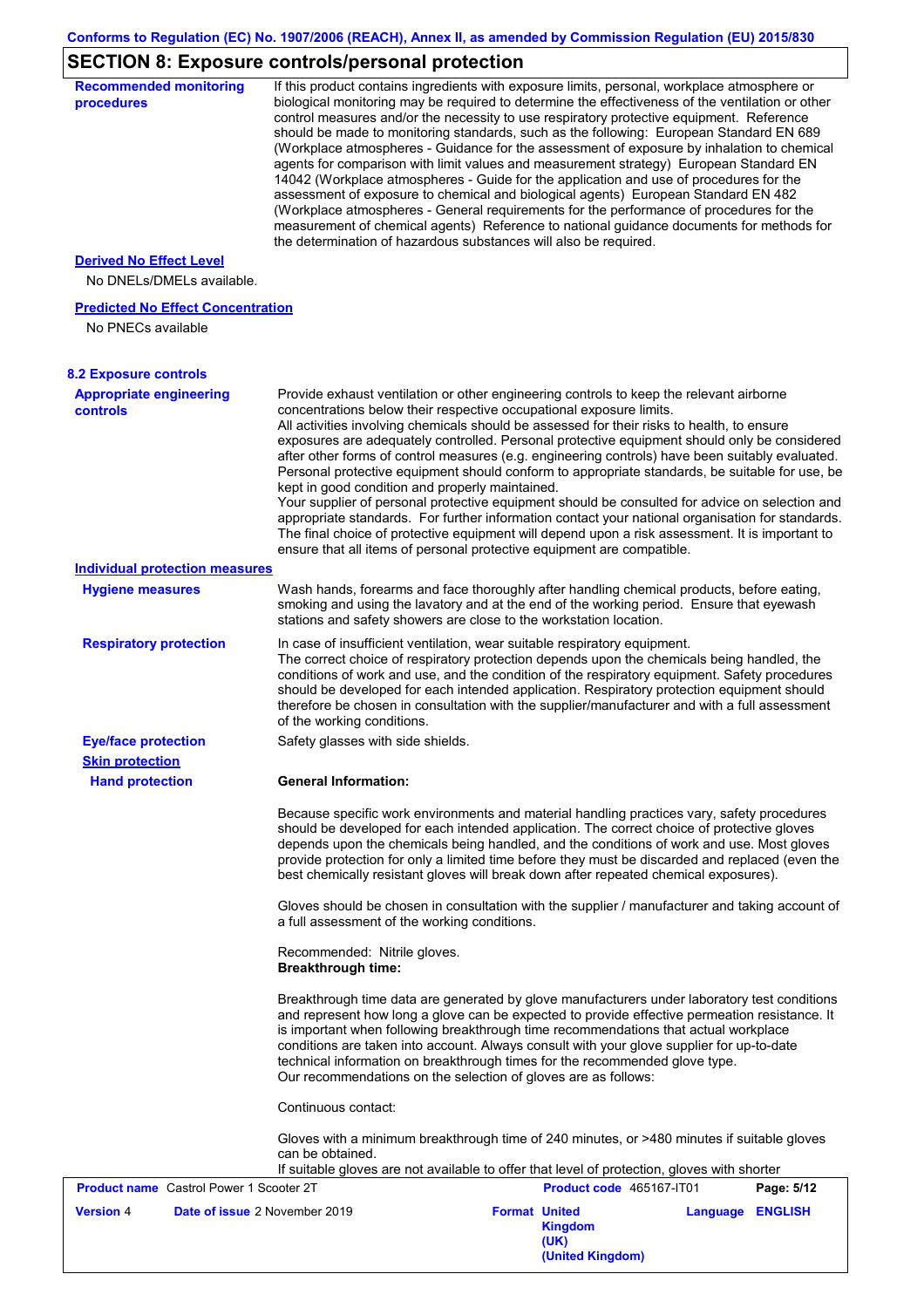### **SECTION 8: Exposure controls/personal protection**

breakthrough times may be acceptable as long as appropriate glove maintenance and replacement regimes are determined and adhered to. Short-term / splash protection: Recommended breakthrough times as above. It is recognised that for short-term, transient exposures, gloves with shorter breakthrough times may commonly be used. Therefore, appropriate maintenance and replacement regimes must be determined and rigorously followed. **Glove Thickness:** For general applications, we recommend gloves with a thickness typically greater than 0.35 mm. It should be emphasised that glove thickness is not necessarily a good predictor of glove resistance to a specific chemical, as the permeation efficiency of the glove will be dependent on the exact composition of the glove material. Therefore, glove selection should also be based on consideration of the task requirements and knowledge of breakthrough times. Glove thickness may also vary depending on the glove manufacturer, the glove type and the glove model. Therefore, the manufacturers' technical data should always be taken into account to ensure selection of the most appropriate glove for the task. Note: Depending on the activity being conducted, gloves of varying thickness may be required for specific tasks. For example: • Thinner gloves (down to 0.1 mm or less) may be required where a high degree of manual dexterity is needed. However, these gloves are only likely to give short duration protection and would normally be just for single use applications, then disposed of. • Thicker gloves (up to 3 mm or more) may be required where there is a mechanical (as well as a chemical) risk i.e. where there is abrasion or puncture potential. Use of protective clothing is good industrial practice. Personal protective equipment for the body should be selected based on the task being performed and the risks involved and should be approved by a specialist before handling this product. Cotton or polyester/cotton overalls will only provide protection against light superficial contamination that will not soak through to the skin. Overalls should be laundered on a regular basis. When the risk of skin exposure is high (e.g. when cleaning up spillages or if there is a risk of splashing) then chemical resistant aprons and/or impervious chemical suits and boots will be required. **Environmental exposure controls** Emissions from ventilation or work process equipment should be checked to ensure they comply with the requirements of environmental protection legislation. In some cases, fume scrubbers, filters or engineering modifications to the process equipment will be necessary to reduce emissions to acceptable levels. **Skin and body Refer to standards:** Respiratory protection: EN 529 Gloves: EN 420, EN 374 Eye protection: EN 166 Filtering half-mask: EN 149 Filtering half-mask with valve: EN 405 Half-mask: EN 140 plus filter Full-face mask: EN 136 plus filter Particulate filters: EN 143 Gas/combined filters: EN 14387

### **SECTION 9: Physical and chemical properties**

#### **9.1 Information on basic physical and chemical properties**

| <b>Appearance</b>                   |                |
|-------------------------------------|----------------|
| <b>Physical state</b>               | Liguid.        |
| <b>Colour</b>                       | Red.           |
| <b>Odour</b>                        | Not available. |
| <b>Odour threshold</b>              | Not available. |
| рH                                  | Not available. |
| <b>Melting point/freezing point</b> | Not available. |

|                  | <b>Product name</b> Castrol Power 1 Scooter 2T | Product code 465167-IT01                                           |          | Page: 6/12     |
|------------------|------------------------------------------------|--------------------------------------------------------------------|----------|----------------|
| <b>Version 4</b> | <b>Date of issue 2 November 2019</b>           | <b>Format United</b><br><b>Kingdom</b><br>(UK)<br>(United Kingdom) | Language | <b>ENGLISH</b> |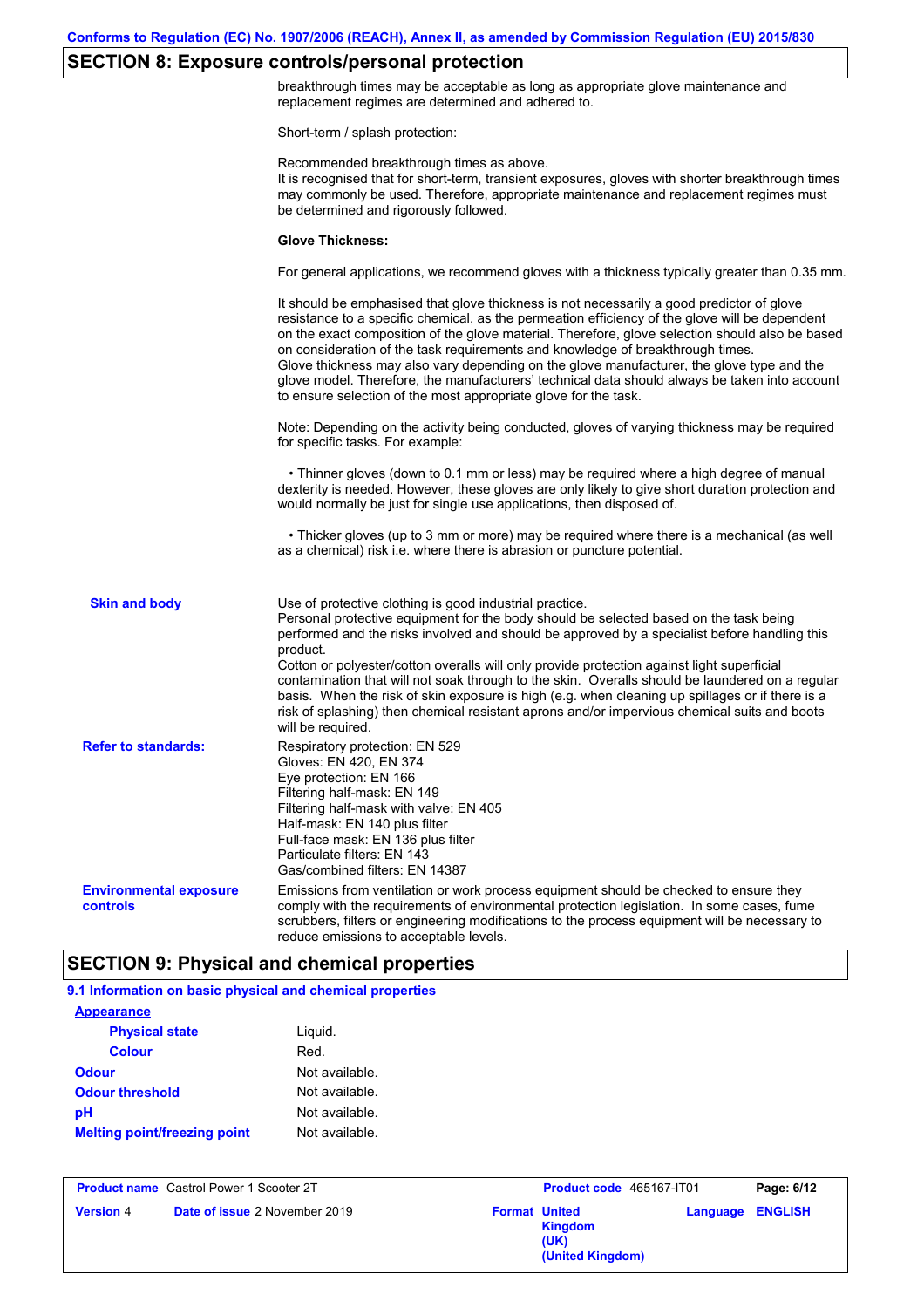# **SECTION 9: Physical and chemical properties**

| Initial boiling point and boiling<br>range             | Not available.                                                                                                             |
|--------------------------------------------------------|----------------------------------------------------------------------------------------------------------------------------|
| <b>Pour point</b>                                      | $-39 °C$                                                                                                                   |
| <b>Flash point</b>                                     | Closed cup: 138°C (280.4°F) [Pensky-Martens.]                                                                              |
| <b>Evaporation rate</b>                                | Not available.                                                                                                             |
| <b>Flammability (solid, gas)</b>                       | Not available.                                                                                                             |
| <b>Upper/lower flammability or</b><br>explosive limits | Not available.                                                                                                             |
| <b>Vapour pressure</b>                                 | Not available.                                                                                                             |
| <b>Vapour density</b>                                  | Not available.                                                                                                             |
| <b>Relative density</b>                                | Not available.                                                                                                             |
| <b>Density</b>                                         | $<$ 1000 kg/m <sup>3</sup> (<1 g/cm <sup>3</sup> ) at 20 <sup>°</sup> C                                                    |
| <b>Solubility(ies)</b>                                 | insoluble in water.                                                                                                        |
| <b>Partition coefficient: n-octanol/</b><br>water      | Not available.                                                                                                             |
| <b>Auto-ignition temperature</b>                       | Not available.                                                                                                             |
| <b>Decomposition temperature</b>                       | Not available.                                                                                                             |
| <b>Viscosity</b>                                       | Kinematic: 78.6 mm <sup>2</sup> /s (78.6 cSt) at 40 $^{\circ}$ C<br>Kinematic: 9.67 mm <sup>2</sup> /s (9.67 cSt) at 100°C |
| <b>Explosive properties</b>                            | Not available.                                                                                                             |
| <b>Oxidising properties</b>                            | Not available.                                                                                                             |

#### **9.2 Other information**

No additional information.

## **SECTION 10: Stability and reactivity**

| <b>10.1 Reactivity</b>                            | No specific test data available for this product. Refer to Conditions to avoid and Incompatible<br>materials for additional information.                                |
|---------------------------------------------------|-------------------------------------------------------------------------------------------------------------------------------------------------------------------------|
| <b>10.2 Chemical stability</b>                    | The product is stable.                                                                                                                                                  |
| <b>10.3 Possibility of</b><br>hazardous reactions | Under normal conditions of storage and use, hazardous reactions will not occur.<br>Under normal conditions of storage and use, hazardous polymerisation will not occur. |
| <b>10.4 Conditions to avoid</b>                   | Avoid all possible sources of ignition (spark or flame).                                                                                                                |
| <b>10.5 Incompatible materials</b>                | Reactive or incompatible with the following materials: oxidising materials.                                                                                             |
| <b>10.6 Hazardous</b><br>decomposition products   | Under normal conditions of storage and use, hazardous decomposition products should not be<br>produced.                                                                 |

## **SECTION 11: Toxicological information**

### **11.1 Information on toxicological effects**

| <b>Acute toxicity estimates</b>                    |                                                                                                                             |
|----------------------------------------------------|-----------------------------------------------------------------------------------------------------------------------------|
| Not available.                                     |                                                                                                                             |
| <b>Information on likely</b><br>routes of exposure | Routes of entry anticipated: Dermal, Inhalation.                                                                            |
| <b>Potential acute health effects</b>              |                                                                                                                             |
| <b>Inhalation</b>                                  | Vapour inhalation under ambient conditions is not normally a problem due to low vapour<br>pressure.                         |
| <b>Ingestion</b>                                   | No known significant effects or critical hazards.                                                                           |
| <b>Skin contact</b>                                | Defatting to the skin. May cause skin dryness and irritation.                                                               |
| Eye contact                                        | No known significant effects or critical hazards.                                                                           |
|                                                    | Symptoms related to the physical, chemical and toxicological characteristics                                                |
| <b>Inhalation</b>                                  | May be harmful by inhalation if exposure to vapour, mists or fumes resulting from thermal<br>decomposition products occurs. |

| <b>Product name</b> Castrol Power 1 Scooter 2T           | <b>Product code</b> 465167-IT01                                    | Page: 7/12              |
|----------------------------------------------------------|--------------------------------------------------------------------|-------------------------|
| <b>Date of issue 2 November 2019</b><br><b>Version 4</b> | <b>Format United</b><br><b>Kingdom</b><br>(UK)<br>(United Kingdom) | <b>Language ENGLISH</b> |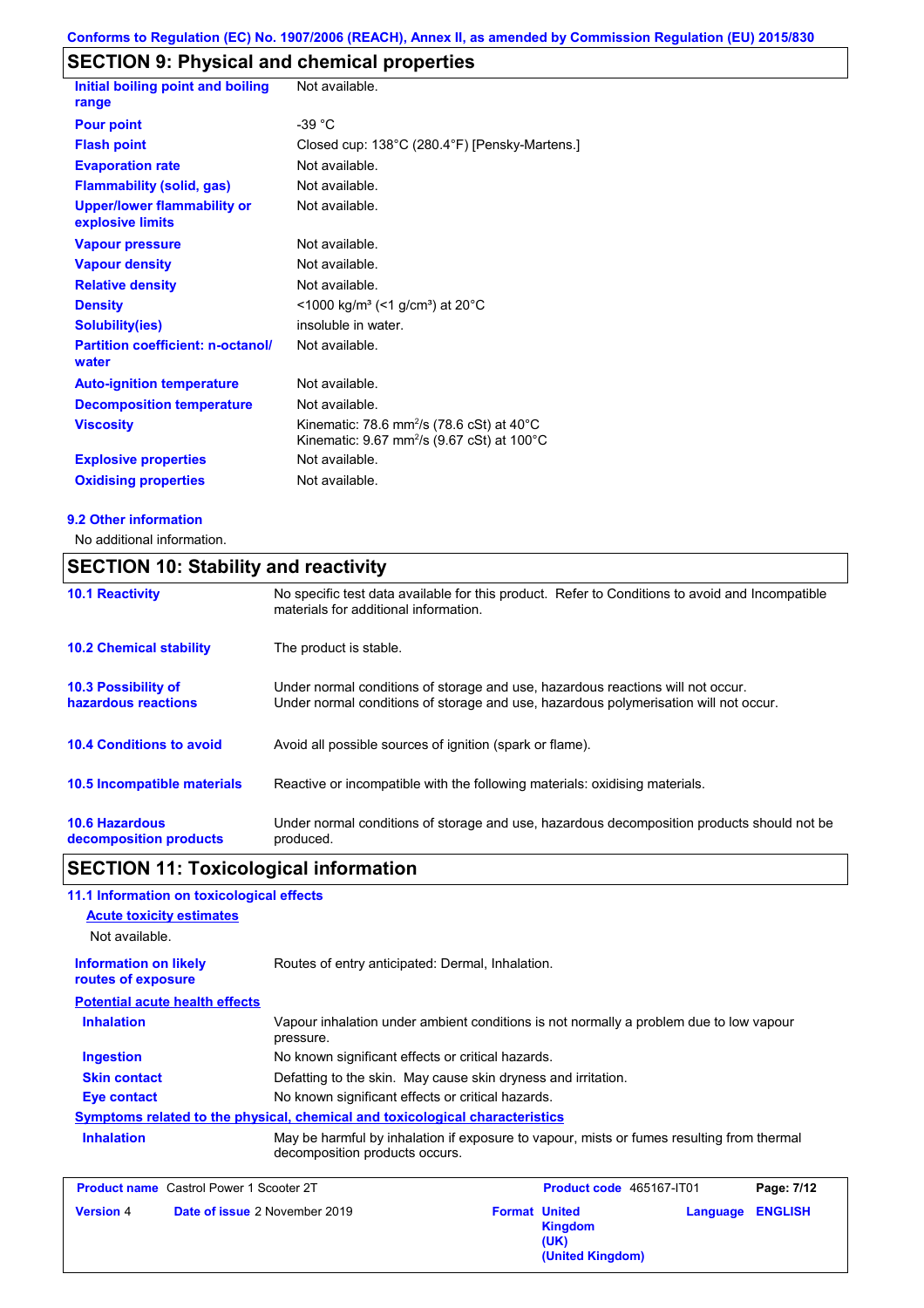### **SECTION 11: Toxicological information**

| <b>Ingestion</b>                        | No specific data.                                                                                                 |  |
|-----------------------------------------|-------------------------------------------------------------------------------------------------------------------|--|
| <b>Skin contact</b>                     | Adverse symptoms may include the following:<br>irritation<br>dryness<br>cracking                                  |  |
| Eye contact                             | No specific data.                                                                                                 |  |
|                                         | Delayed and immediate effects as well as chronic effects from short and long-term exposure                        |  |
| <b>Inhalation</b>                       | Overexposure to the inhalation of airborne droplets or aerosols may cause irritation of the<br>respiratory tract. |  |
| Ingestion                               | Ingestion of large quantities may cause nausea and diarrhoea.                                                     |  |
| <b>Skin contact</b>                     | Prolonged or repeated contact can defat the skin and lead to irritation and/or dermatitis.                        |  |
| Eye contact                             | Potential risk of transient stinging or redness if accidental eye contact occurs.                                 |  |
| <b>Potential chronic health effects</b> |                                                                                                                   |  |
| <b>General</b>                          | No known significant effects or critical hazards.                                                                 |  |
| <b>Carcinogenicity</b>                  | No known significant effects or critical hazards.                                                                 |  |
| <b>Mutagenicity</b>                     | No known significant effects or critical hazards.                                                                 |  |
| <b>Developmental effects</b>            | No known significant effects or critical hazards.                                                                 |  |
| <b>Fertility effects</b>                | No known significant effects or critical hazards.                                                                 |  |

### **SECTION 12: Ecological information**

**12.1 Toxicity**

**Environmental hazards** Not classified as dangerous

#### **12.2 Persistence and degradability**

Partially biodegradable.

#### **12.3 Bioaccumulative potential**

This product is not expected to bioaccumulate through food chains in the environment.

| <b>12.4 Mobility in soil</b>                                  |                                                                      |
|---------------------------------------------------------------|----------------------------------------------------------------------|
| <b>Soil/water partition</b><br>coefficient (K <sub>oc</sub> ) | Not available.                                                       |
| <b>Mobility</b>                                               | Spillages may penetrate the soil causing ground water contamination. |

#### **12.5 Results of PBT and vPvB assessment**

Product does not meet the criteria for PBT or vPvB according to Regulation (EC) No. 1907/2006, Annex XIII.

### **12.6 Other adverse effects**

**Other ecological information**

Spills may form a film on water surfaces causing physical damage to organisms. Oxygen transfer could also be impaired.

### **SECTION 13: Disposal considerations**

#### **European waste catalogue (EWC) Hazardous waste** Yes. Where possible, arrange for product to be recycled. Dispose of via an authorised person/ licensed waste disposal contractor in accordance with local regulations. **Methods of disposal 13.1 Waste treatment methods Product**

| Waste code  | <b>Waste designation</b>                |
|-------------|-----------------------------------------|
| l 13 02 08* | other engine, gear and lubricating oils |

However, deviation from the intended use and/or the presence of any potential contaminants may require an alternative waste disposal code to be assigned by the end user.

#### **Packaging**

**Methods of disposal**

Where possible, arrange for product to be recycled. Dispose of via an authorised person/ licensed waste disposal contractor in accordance with local regulations.

| <b>Product name</b> Castrol Power 1 Scooter 2T |                                      | Product code 465167-IT01 |                                                                    | Page: 8/12 |                         |
|------------------------------------------------|--------------------------------------|--------------------------|--------------------------------------------------------------------|------------|-------------------------|
| <b>Version 4</b>                               | <b>Date of issue 2 November 2019</b> |                          | <b>Format United</b><br><b>Kingdom</b><br>(UK)<br>(United Kingdom) |            | <b>Language ENGLISH</b> |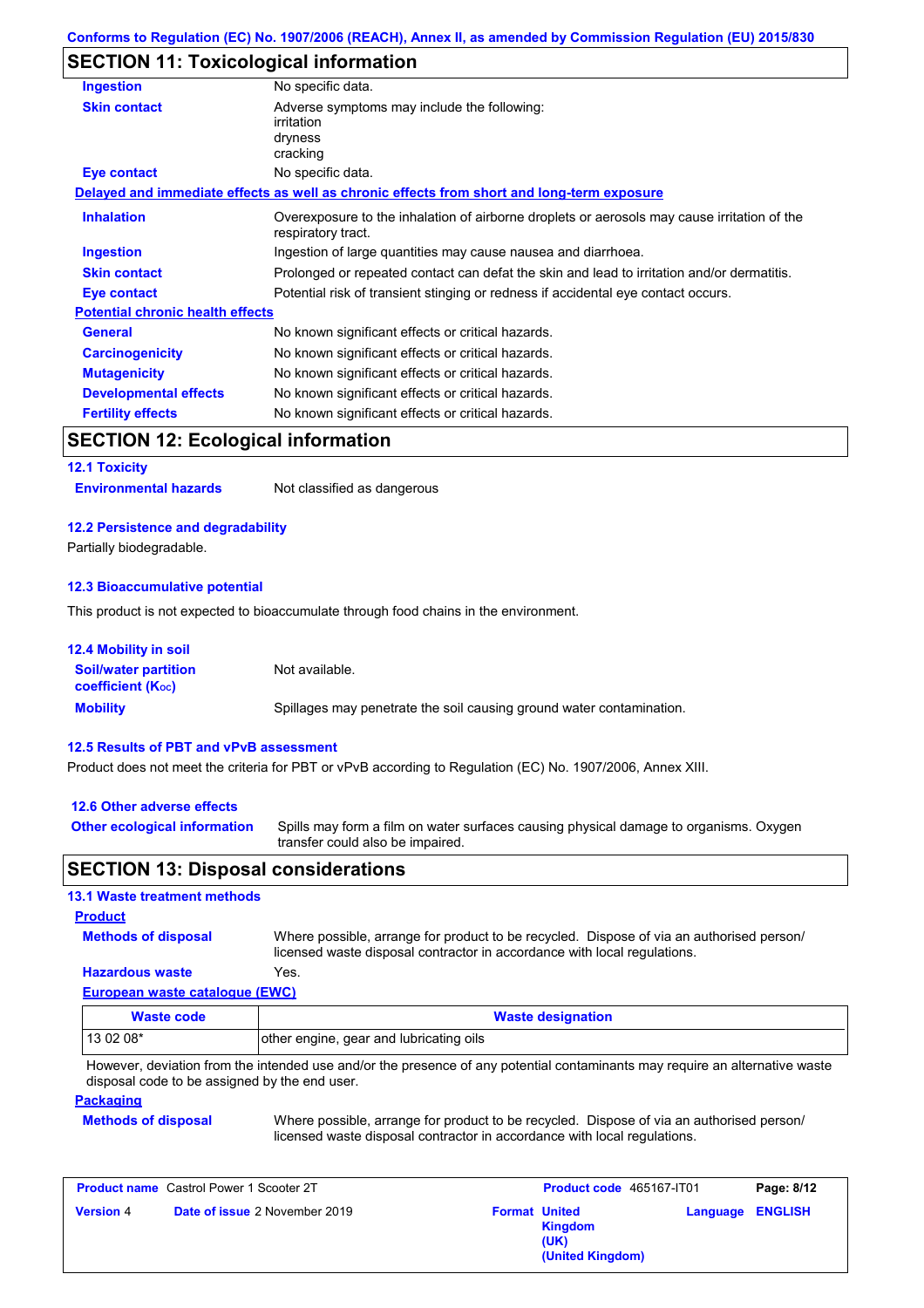**Conforms to Regulation (EC) No. 1907/2006 (REACH), Annex II, as amended by Commission Regulation (EU) 2015/830**

### **SECTION 13: Disposal considerations**

**Special precautions** This material and its container must be disposed of in a safe way. Empty containers or liners may retain some product residues. Avoid dispersal of spilt material and runoff and contact with soil, waterways, drains and sewers. **References** Commission 2014/955/EU

Directive 2008/98/EC

|                                           | <b>ADR/RID</b> | <b>ADN</b>     | <b>IMDG</b>    | <b>IATA</b>    |
|-------------------------------------------|----------------|----------------|----------------|----------------|
| 14.1 UN number                            | Not regulated. | Not regulated. | Not regulated. | Not regulated. |
| 14.2 UN proper<br>shipping name           |                |                |                |                |
| <b>14.3 Transport</b><br>hazard class(es) |                |                |                |                |
| 14.4 Packing<br>group                     |                |                |                |                |
| 14.5<br><b>Environmental</b><br>hazards   | No.            | No.            | No.            | INo.           |
| <b>Additional</b><br><b>information</b>   |                |                |                |                |

**14.6 Special precautions for user** Not available.

**14.7 Transport in bulk according to Annex II of Marpol and the IBC Code** Not available.

### **SECTION 15: Regulatory information**

**Other regulations REACH Status** The company, as identified in Section 1, sells this product in the EU in compliance with the current requirements of REACH. **15.1 Safety, health and environmental regulations/legislation specific for the substance or mixture EU Regulation (EC) No. 1907/2006 (REACH) Annex XIV - List of substances subject to authorisation Substances of very high concern** None of the components are listed. At least one component is not listed. All components are listed or exempted. At least one component is not listed. At least one component is not listed. **Not determined.** All components are listed or exempted. All components are listed or exempted. **United States inventory (TSCA 8b) Australia inventory (AICS) Canada inventory China inventory (IECSC) Japan inventory (ENCS) Korea inventory (KECI) Philippines inventory (PICCS) Taiwan Chemical Substances Inventory (TCSI)** All components are listed or exempted. **Ozone depleting substances (1005/2009/EU)** Not listed. None of the components are listed. **Annex XIV**

**Product name** Castrol Power 1 Scooter 2T **Version** 4 **Date of issue** 2 November 2019 **Format** United

**Product code** 465167-IT01 **Page: 9/12 Kingdom (UK) Language ENGLISH (United Kingdom)**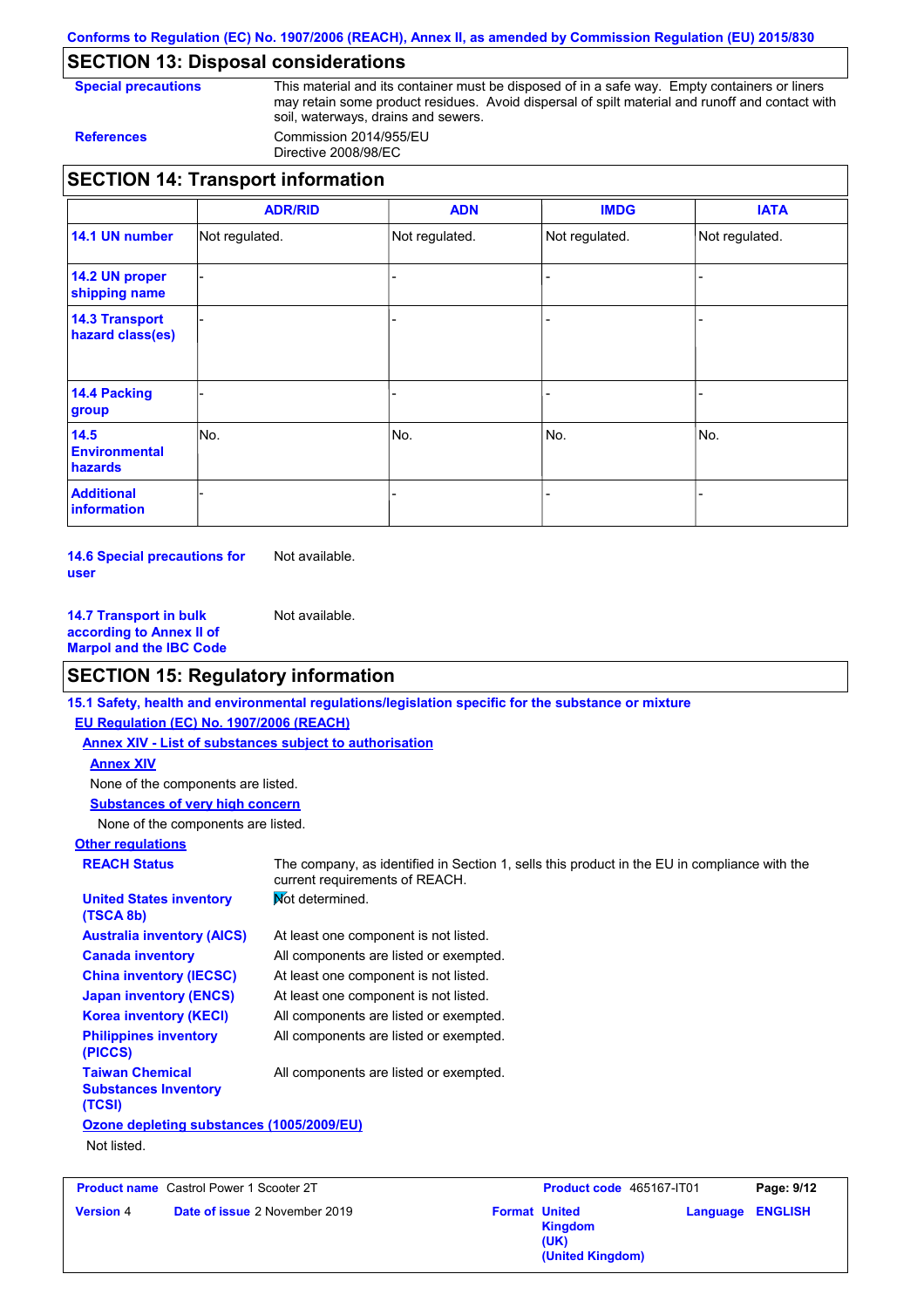# **SECTION 15: Regulatory information**

**Prior Informed Consent (PIC) (649/2012/EU)** Not listed.

#### **Seveso Directive**

This product is not controlled under the Seveso Directive.

| <b>15.2 Chemical safety</b> | A Chemical Safety Assessment has been carried out for one or more of the substances within  |
|-----------------------------|---------------------------------------------------------------------------------------------|
| assessment                  | this mixture. A Chemical Safety Assessment has not been carried out for the mixture itself. |

# **SECTION 16: Other information**

| <b>Abbreviations and acronyms</b> | ADN = European Provisions concerning the International Carriage of Dangerous Goods by                                                                                         |
|-----------------------------------|-------------------------------------------------------------------------------------------------------------------------------------------------------------------------------|
|                                   | Inland Waterway<br>ADR = The European Agreement concerning the International Carriage of Dangerous Goods by                                                                   |
|                                   | Road                                                                                                                                                                          |
|                                   | ATE = Acute Toxicity Estimate                                                                                                                                                 |
|                                   | <b>BCF</b> = Bioconcentration Factor                                                                                                                                          |
|                                   | CAS = Chemical Abstracts Service                                                                                                                                              |
|                                   | CLP = Classification, Labelling and Packaging Regulation [Regulation (EC) No. 1272/2008]                                                                                      |
|                                   | CSA = Chemical Safety Assessment                                                                                                                                              |
|                                   | CSR = Chemical Safety Report                                                                                                                                                  |
|                                   | DMEL = Derived Minimal Effect Level                                                                                                                                           |
|                                   | DNEL = Derived No Effect Level                                                                                                                                                |
|                                   | EINECS = European Inventory of Existing Commercial chemical Substances                                                                                                        |
|                                   | ES = Exposure Scenario                                                                                                                                                        |
|                                   | EUH statement = CLP-specific Hazard statement                                                                                                                                 |
|                                   | EWC = European Waste Catalogue                                                                                                                                                |
|                                   | GHS = Globally Harmonized System of Classification and Labelling of Chemicals                                                                                                 |
|                                   | IATA = International Air Transport Association                                                                                                                                |
|                                   | IBC = Intermediate Bulk Container                                                                                                                                             |
|                                   | IMDG = International Maritime Dangerous Goods                                                                                                                                 |
|                                   | LogPow = logarithm of the octanol/water partition coefficient                                                                                                                 |
|                                   | MARPOL = International Convention for the Prevention of Pollution From Ships, 1973 as                                                                                         |
|                                   | modified by the Protocol of 1978. ("Marpol" = marine pollution)<br>OECD = Organisation for Economic Co-operation and Development                                              |
|                                   | PBT = Persistent, Bioaccumulative and Toxic                                                                                                                                   |
|                                   | <b>PNEC = Predicted No Effect Concentration</b>                                                                                                                               |
|                                   | REACH = Registration, Evaluation, Authorisation and Restriction of Chemicals Regulation                                                                                       |
|                                   | [Regulation (EC) No. 1907/2006]                                                                                                                                               |
|                                   | RID = The Regulations concerning the International Carriage of Dangerous Goods by Rail                                                                                        |
|                                   | <b>RRN = REACH Registration Number</b>                                                                                                                                        |
|                                   | SADT = Self-Accelerating Decomposition Temperature                                                                                                                            |
|                                   | SVHC = Substances of Very High Concern                                                                                                                                        |
|                                   | STOT-RE = Specific Target Organ Toxicity - Repeated Exposure                                                                                                                  |
|                                   | STOT-SE = Specific Target Organ Toxicity - Single Exposure                                                                                                                    |
|                                   | TWA = Time weighted average                                                                                                                                                   |
|                                   | $UN = United Nations$                                                                                                                                                         |
|                                   | $UVCB = Complex\;hydrocarbon\; substance$                                                                                                                                     |
|                                   | VOC = Volatile Organic Compound                                                                                                                                               |
|                                   | vPvB = Very Persistent and Very Bioaccumulative                                                                                                                               |
|                                   | Varies = may contain one or more of the following 64741-88-4 / RRN 01-2119488706-23,<br>64741-89-5 / RRN 01-2119487067-30, 64741-95-3 / RRN 01-2119487081-40, 64741-96-4/ RRN |
|                                   | 01-2119483621-38, 64742-01-4 / RRN 01-2119488707-21, 64742-44-5 / RRN                                                                                                         |
|                                   | 01-2119985177-24, 64742-45-6, 64742-52-5 / RRN 01-2119467170-45, 64742-53-6 / RRN                                                                                             |
|                                   | 01-2119480375-34, 64742-54-7 / RRN 01-2119484627-25, 64742-55-8 / RRN                                                                                                         |
|                                   | 01-2119487077-29, 64742-56-9 / RRN 01-2119480132-48, 64742-57-0 / RRN                                                                                                         |
|                                   | 01-2119489287-22, 64742-58-1, 64742-62-7 / RRN 01-2119480472-38, 64742-63-8,                                                                                                  |
|                                   | 64742-65-0 / RRN 01-2119471299-27, 64742-70-7 / RRN 01-2119487080-42, 72623-85-9 /                                                                                            |
|                                   | RRN 01-2119555262-43, 72623-86-0 / RRN 01-2119474878-16, 72623-87-1 / RRN                                                                                                     |
|                                   | 01-2119474889-13                                                                                                                                                              |
|                                   | Procedure used to derive the classification according to Regulation (EC) No. 1272/2008 [CLP/GHS]                                                                              |

**Classification Justification** Not classified.

| <b>Product name</b> Castrol Power 1 Scooter 2T |                                      | Product code 465167-IT01 |                                            | Page: 10/12             |  |
|------------------------------------------------|--------------------------------------|--------------------------|--------------------------------------------|-------------------------|--|
| <b>Version 4</b>                               | <b>Date of issue 2 November 2019</b> | <b>Format United</b>     | <b>Kingdom</b><br>(UK)<br>(United Kingdom) | <b>Language ENGLISH</b> |  |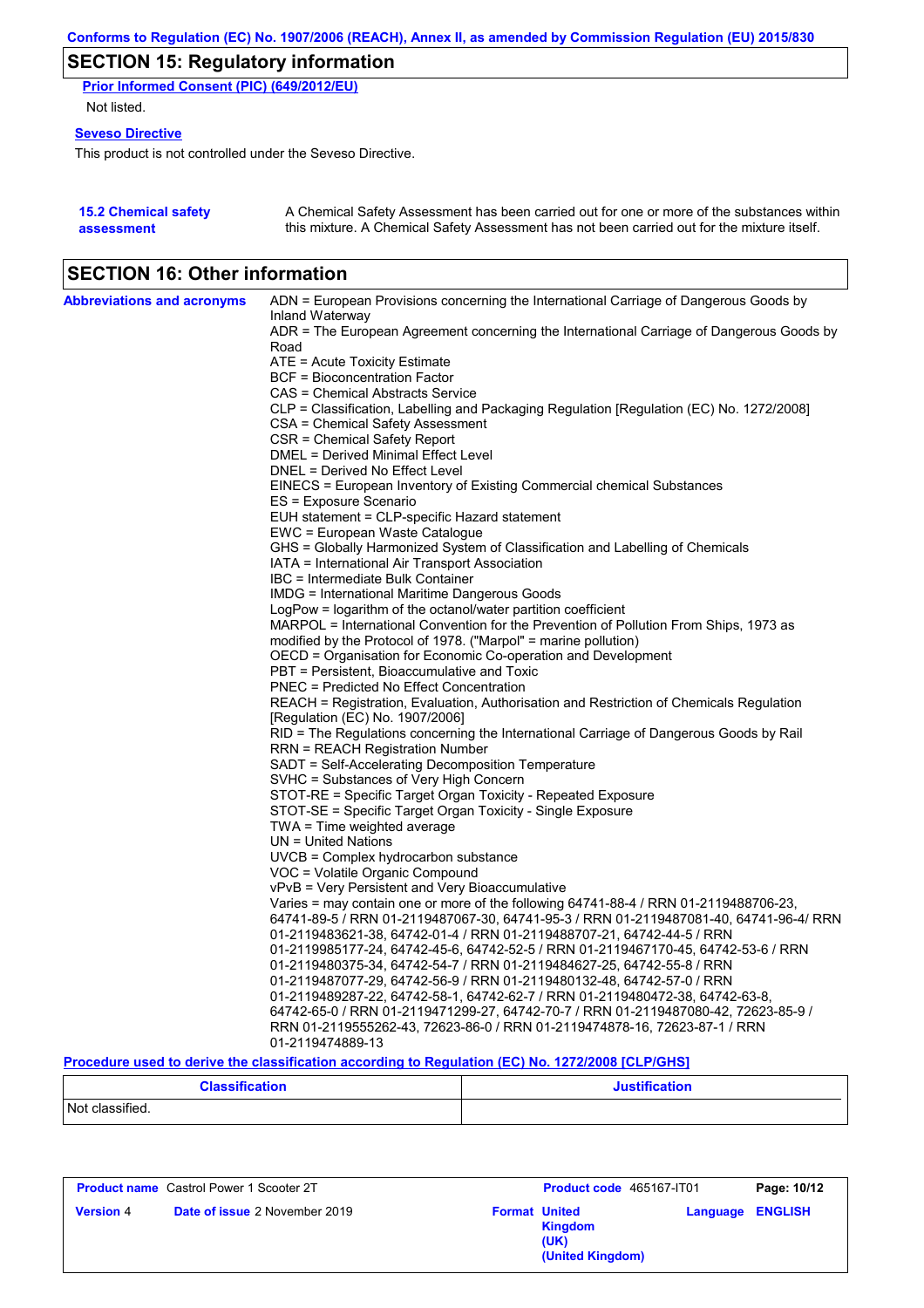### **SECTION 16: Other information**

| <b>Full text of abbreviated H</b><br><b>statements</b>  | H304<br>H336<br>H411<br>H412<br>H413                                                                                            | May be fatal if swallowed and enters airways.<br>May cause drowsiness or dizziness.<br>Toxic to aquatic life with long lasting effects.<br>Harmful to aquatic life with long lasting effects.<br>May cause long lasting harmful effects to aguatic life.                                                                                       |
|---------------------------------------------------------|---------------------------------------------------------------------------------------------------------------------------------|------------------------------------------------------------------------------------------------------------------------------------------------------------------------------------------------------------------------------------------------------------------------------------------------------------------------------------------------|
| <b>Full text of classifications</b><br><b>[CLP/GHS]</b> | Aquatic Chronic 2, H411<br>Aquatic Chronic 3, H412<br>Aquatic Chronic 4, H413<br>Asp. Tox. 1, H304<br>EUH066<br>STOT SE 3. H336 | LONG-TERM (CHRONIC) AQUATIC HAZARD - Category 2<br>LONG-TERM (CHRONIC) AQUATIC HAZARD - Category 3<br>LONG-TERM (CHRONIC) AQUATIC HAZARD - Category 4<br><b>ASPIRATION HAZARD - Category 1</b><br>Repeated exposure may cause skin dryness or cracking.<br>SPECIFIC TARGET ORGAN TOXICITY - SINGLE EXPOSURE<br>(Narcotic effects) - Category 3 |
| <b>History</b>                                          |                                                                                                                                 |                                                                                                                                                                                                                                                                                                                                                |
| Date of issue/ Date of<br>revision                      | 02/11/2019.                                                                                                                     |                                                                                                                                                                                                                                                                                                                                                |
| Date of previous issue<br><b>Prepared by</b>            | 28/03/2018.<br><b>Product Stewardship</b>                                                                                       |                                                                                                                                                                                                                                                                                                                                                |

#### **Indicates information that has changed from previously issued version.**

#### **Notice to reader**

All reasonably practicable steps have been taken to ensure this data sheet and the health, safety and environmental information contained in it is accurate as of the date specified below. No warranty or representation, express or implied is made as to the accuracy or completeness of the data and information in this data sheet.

The data and advice given apply when the product is sold for the stated application or applications. You should not use the product other than for the stated application or applications without seeking advice from BP Group.

It is the user's obligation to evaluate and use this product safely and to comply with all applicable laws and regulations. The BP Group shall not be responsible for any damage or injury resulting from use, other than the stated product use of the material, from any failure to adhere to recommendations, or from any hazards inherent in the nature of the material. Purchasers of the product for supply to a third party for use at work, have a duty to take all necessary steps to ensure that any person handling or using the product is provided with the information in this sheet. Employers have a duty to tell employees and others who may be affected of any hazards described in this sheet and of any precautions that should be taken. You can contact the BP Group to ensure that this document is the most current available. Alteration of this document is strictly prohibited.